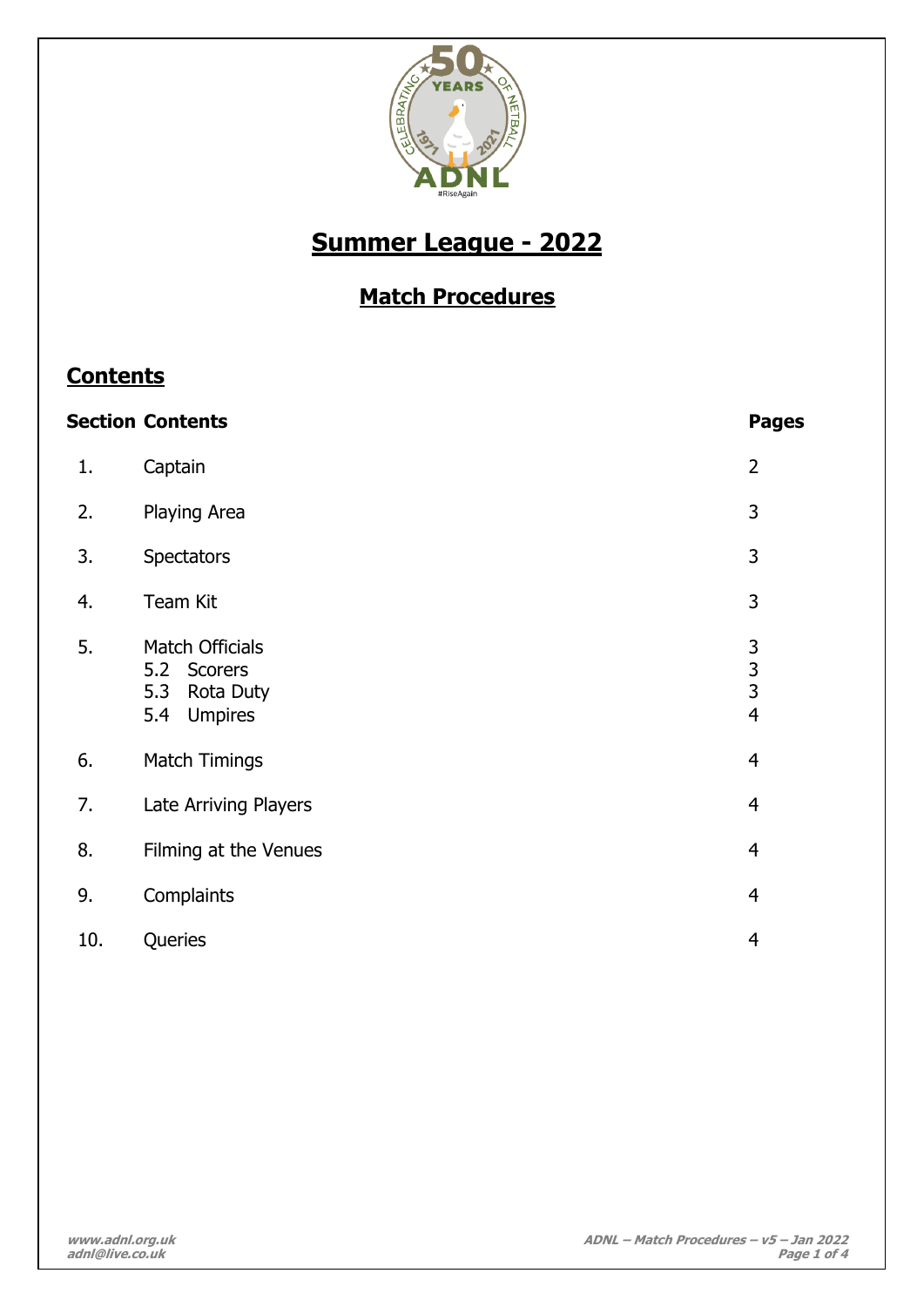## **1. Team Captain**

The responsibility for ensuring the following duties are performed, lies with the captain. However, some of the duties can be delegated to other team members. Still, the captain must ensure that the duties are carried out correctly and timely.

- 1.1 Team Captain's responsibilities include:
	- 1.1.1 In advance of the match (Monday-Wednesday), the register should be submitted via the online ADNL Match-night Team Sheet.
		- 1.1.1.1 Everyone who will be playing for your Team should be listed, including your Club Players, Pool Players and Borrowed Players. Your Umpire should also be listed.
		- 1.1.1.2 **Deadline for submission is 5:00pm** on the day of the match.
			- 1.1.1.2.1 Once your form has been submitted, a copy will be sent to the email address that you have entered in the form.
			- 1.1.1.2.2 Should your player line up for the match change before you take the court or after, you will be able to use the link in the email to edit your response. **Player changes can be submitted after the match, up to 5:00pm on Thursday.**
	- 1.1.2 Provide Umpires, Rota Duty and Scorers with:
		- 1.1.2.1 The date(s) and time(s) they are required to officiate.
		- 1.1.2.2 Any updated documents to enable them to successfully carry-out their duties.
	- 1.1.3 **On arrival at the venue (Outdoor Courts - Aylesbury High School):**
		- 1.1.3.1 8:00pm Matches: Teams must not enter the playing area until the final whistle is blown.
	- 1.1.4 Before the match starts:
		- 1.1.4.1 The home captain (team listed first for the fixture) should approach the other captain to perform the coin toss.
			- 1.1.4.1.1 The home captain should use their own coin to toss.
			- 1.1.4.1.2 The centre pass decided by the winner
			- 1.1.4.1.3 Goal ends decided by other captain
			- 1.1.4.1.4 The winner of the centre pass should place their sanitised match ball in the centre circle, ready for the first centre pass.
			- 1.1.4.1.5 The other captain should have their sanitised ball available on the side line as a back-up should it be required.
			- 1.1.4.1.6 Umpires should be notified of the result of the coin toss.
		- 1.1.4.2 Identify yourself as the Team Captain to the Umpire during the player line-up.
		- 1.1.4.3 Assemble your players no later than 3 minutes before the start of the match for the Umpire to complete their pre-match checks.
		- 1.1.4.4 If the on-court Captain leaves the court, they should notify umpires of their replacement.
	- 1.1.5 After the match:
		- 1.1.5.1 Confirm the score with the scorers and the opposing captain.
		- 1.1.5.2 Match Officials (Umpires, Scorers and Rota Duty) officiating after their match, may remain in the vicinity of the playing area.
	- 1.1.6 Ensure that Rota Duty and Scorers complete the online forms accurately and by 5pm on the Thursday following the Wednesday match.
- 1.2 Team Captain's Responsibilities COVID-19 Procedures:
	- 1.2.1 Ensure that all protocols relating to your match night players, coaches and match officials are adhered to:
		- 1.2.1.1 Players sanitise their hands using gels/wipes: on arrival at the venue, at quarter time breaks and when leaving the venue.
		- 1.2.1.2 Match ball is sanitised before the match starts.
		- 1.2.1.3 If your match ball is used during the match, you will take on the responsibility for sanitising it at each break/quarter time and then place it in the centre circle ready for the centre pass.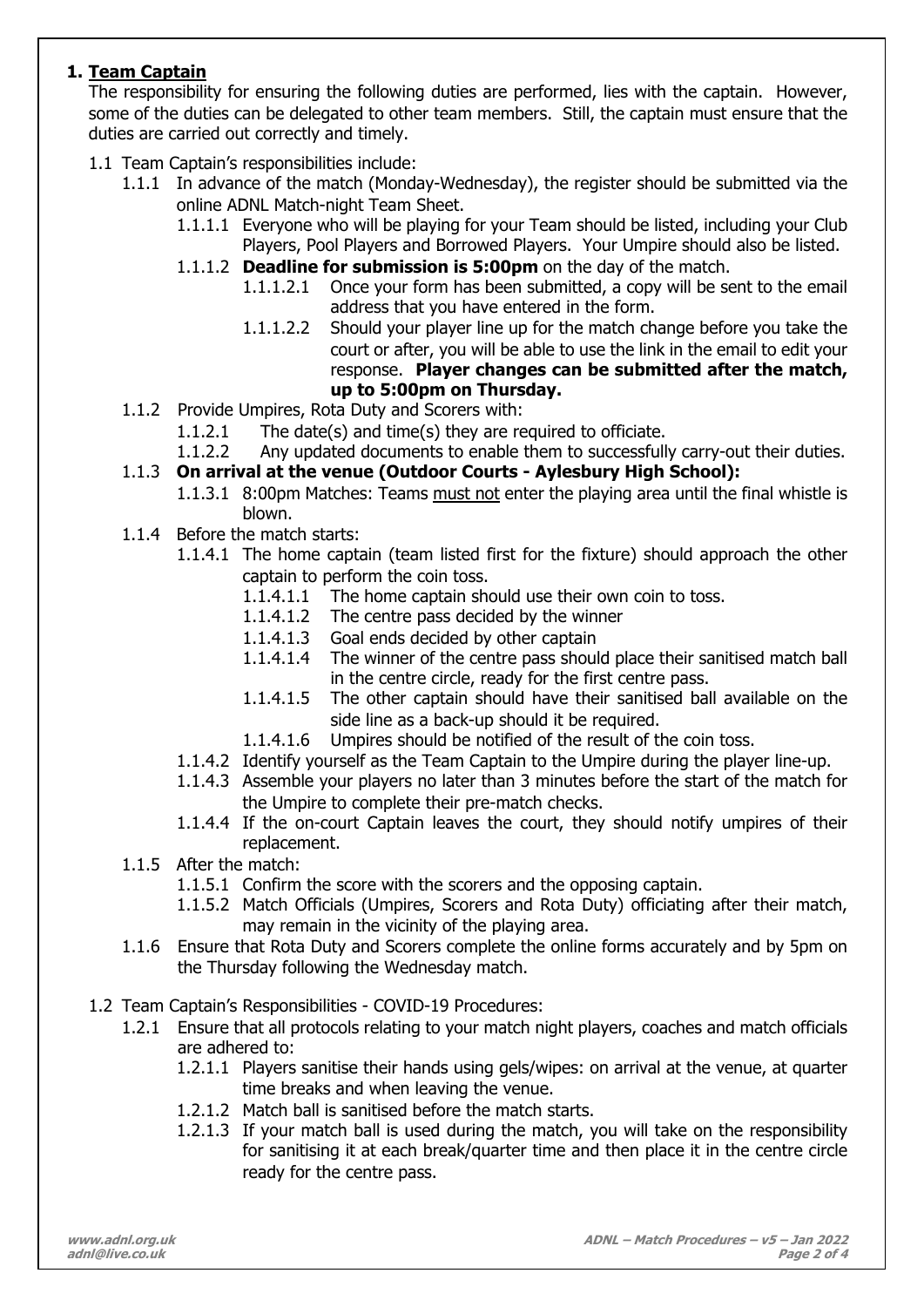## **2. Playing Area**

- 2.1 Players, Qualified Coaches, Qualified First-Aiders and League Officials are permitted in the playing area.
- 2.2 Spectators are not permitted in the playing area, they may sit on the benches or stand outside of the court.
	- 2.2.1 It is the Team Captain's responsibility to ensure that anyone associated with their Team/Club is aware that spectators are not permitted in the playing area.
- 2.3 Players must leave the playing area after their match has finished.
- 2.4 Match Officials (Umpires, Scorers and Rota Duty) officiating after their match, may remain in the vicinity of the playing area.

## **3. Spectators**

3.1 Spectators are welcome at the venue outside of the playing area, either standing or seated on the benches.

## **4. Team Kit**

4.1 Players do not need to wear matching kit.

## **5. Match Officials**

5.1 Match Officials are Umpires, Rota Duty Teams and Scorers.

- 5.2 Scorers
	- 5.2.1 Each team in All Divisions **must** provide a scorer for each match they umpire.
	- 5.2.2 All scorers must be a member of England Netball.
	- 5.2.3 Both scorers should sit/stand together (side-by-side) throughout the match.
	- 5.2.4 Both scorers will record each goal scored on their score card.
	- 5.2.5 After each goal is scored the scorer nearest to scoring end should call out the score.
	- 5.2.6 At the end of each quarter they will:
		- 5.2.6.1 Agree the score with each other.
		- 5.2.6.2 Confirm with the umpires which team's centre pass will start the next quarter.
	- 5.2.7 At the end of the match both Scorers should:
		- 5.2.7.1 Agree the score with the team captains
		- 5.2.7.2 Take a photo of their own score card.
		- 5.2.7.3 Submit the match results and upload their score card via the ADNL online by 5pm on the Thursday.
		- 5.2.7.4 Destroy and dispose of the score cards and any other paperwork after the results have been submitted.

## 5.3 Rota Duty

- 5.3.1 There are two Rota Duty shifts 7:00pm and 8:00pm.
- 5.3.2 There must be at least one person on duty for each shift.
- 5.3.3 The Rota Duty team is responsible for the timing of all courts.
- 5.3.4 The timer only stops at the quarter time intervals, which are 1 minute.
	- 5.3.4.1 Do not stop the timer for injuries or other minor incidents.
		- 5.3.4.1.1 The timer should only be stopped during match play in the event of a major incident or accident.
- 5.3.5 The Team starting the Rota Duty should be at venue by 6:55pm, before the start of the first match, which is 7:00pm.
- 5.3.6 The team taking over the rota duty should be ready to start at 8:00pm.
- 5.3.7 Once the match starts:
	- 5.3.7.1 Record and manage any injuries and suspensions.
	- 5.3.7.2 Keep the timer running
- 5.3.8 Both Rota Duty Teams must complete the online Matters Arising form.
- 5.3.9 Teams are required to carry out their FULL ROTA DUTY, including completing the League's online Matters Arising form by 5pm on the Thursday following the Wednesday match.
- 5.3.10 Destroy and dispose of any paperwork after the information has been entered into the online Matters Arising form.